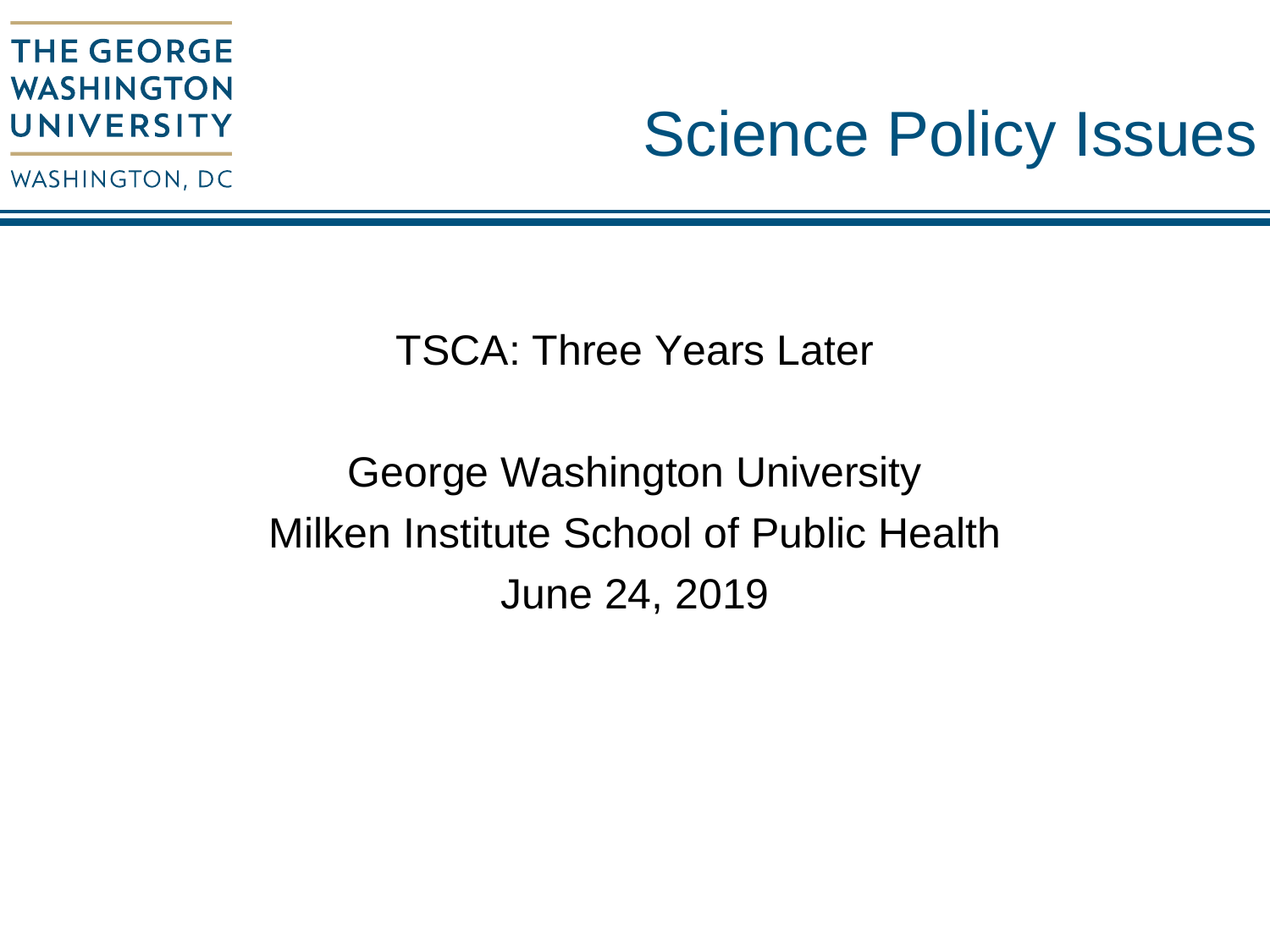WASHINGTON, DC

Panel

George Gray **Moderator** GWU Milken Institute SPH

Oscar Hernandez Senior Regulatory Chemist, Bergeson & Campbell P.C.

Britt L. McAtee Manager, Toxicology, PPG Industries

Talia Henry US EPA Office of Pollution Prevention and Toxics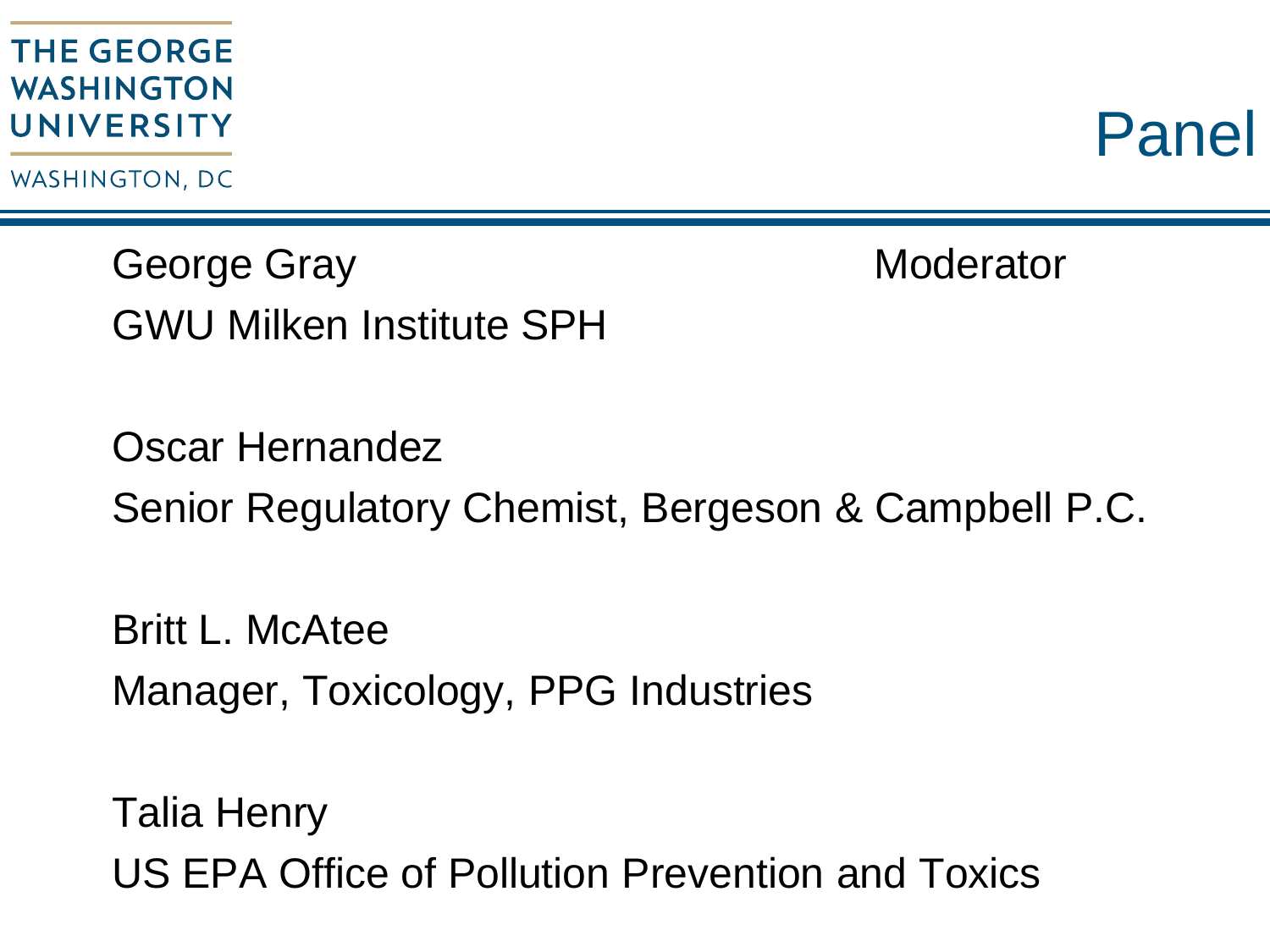# My Goal: "Teeing Up" A Few Key Issues

WASHINGTON, DC

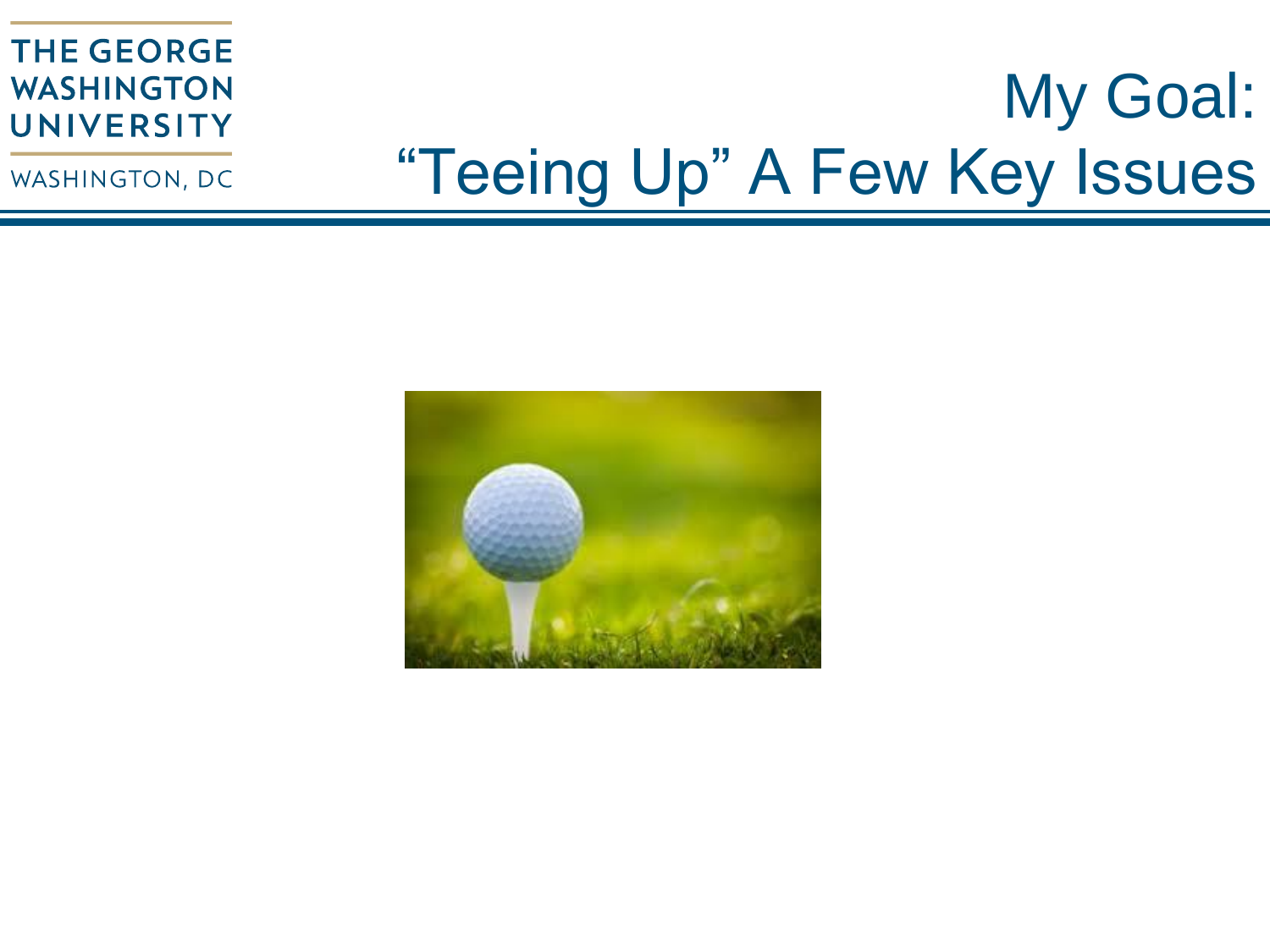WASHINGTON, DC

### Broad Issues

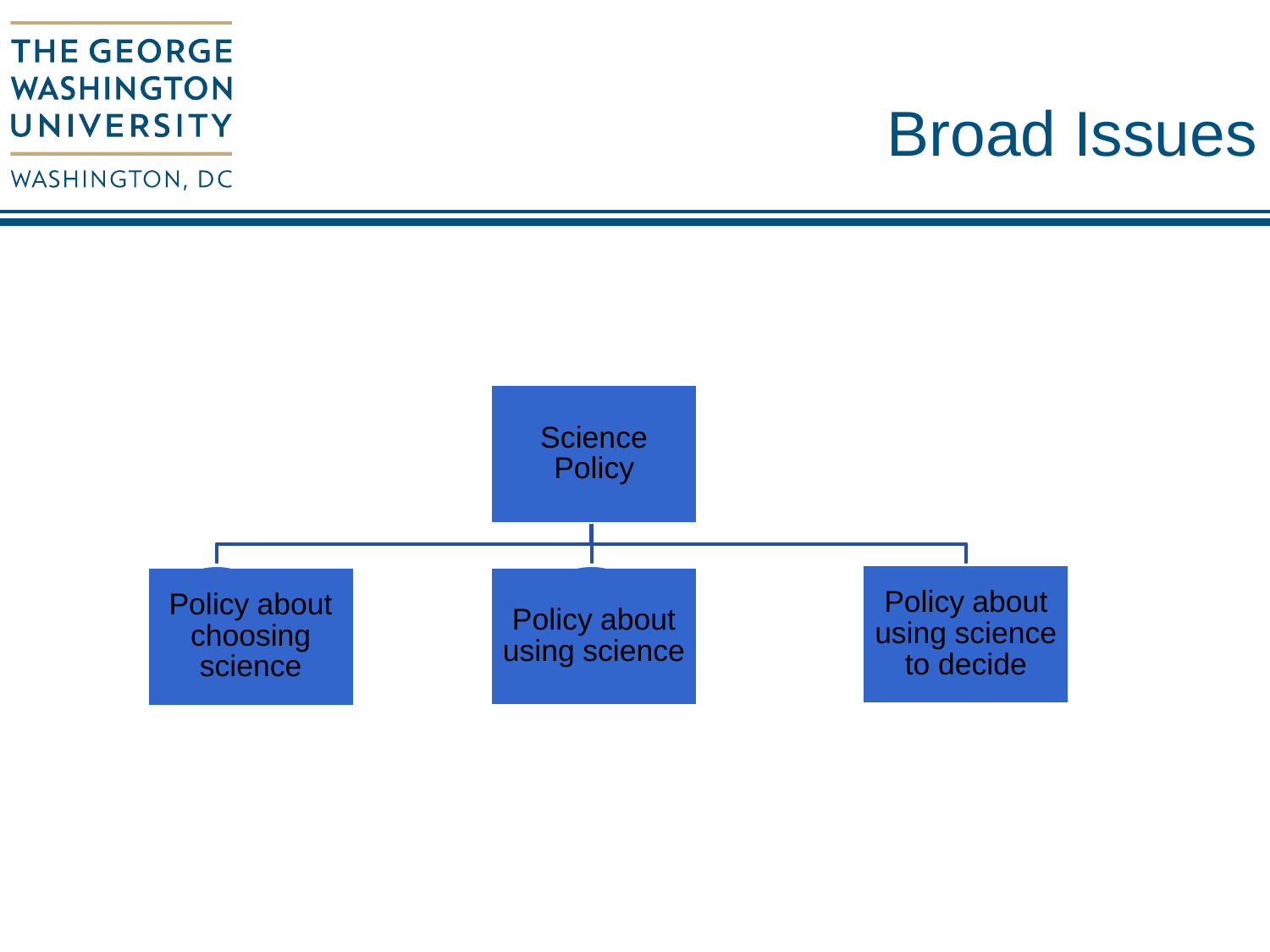### Policy About Choosing Science

WASHINGTON, DC

- What is the scope of a risk evaluation
	- Which exposures?
	- Which populations?
	- "Conditions of use"

Systematic Review

- "Sufficient Information"
- What information is considered in a risk evaluation?
- How are data considered and weighed?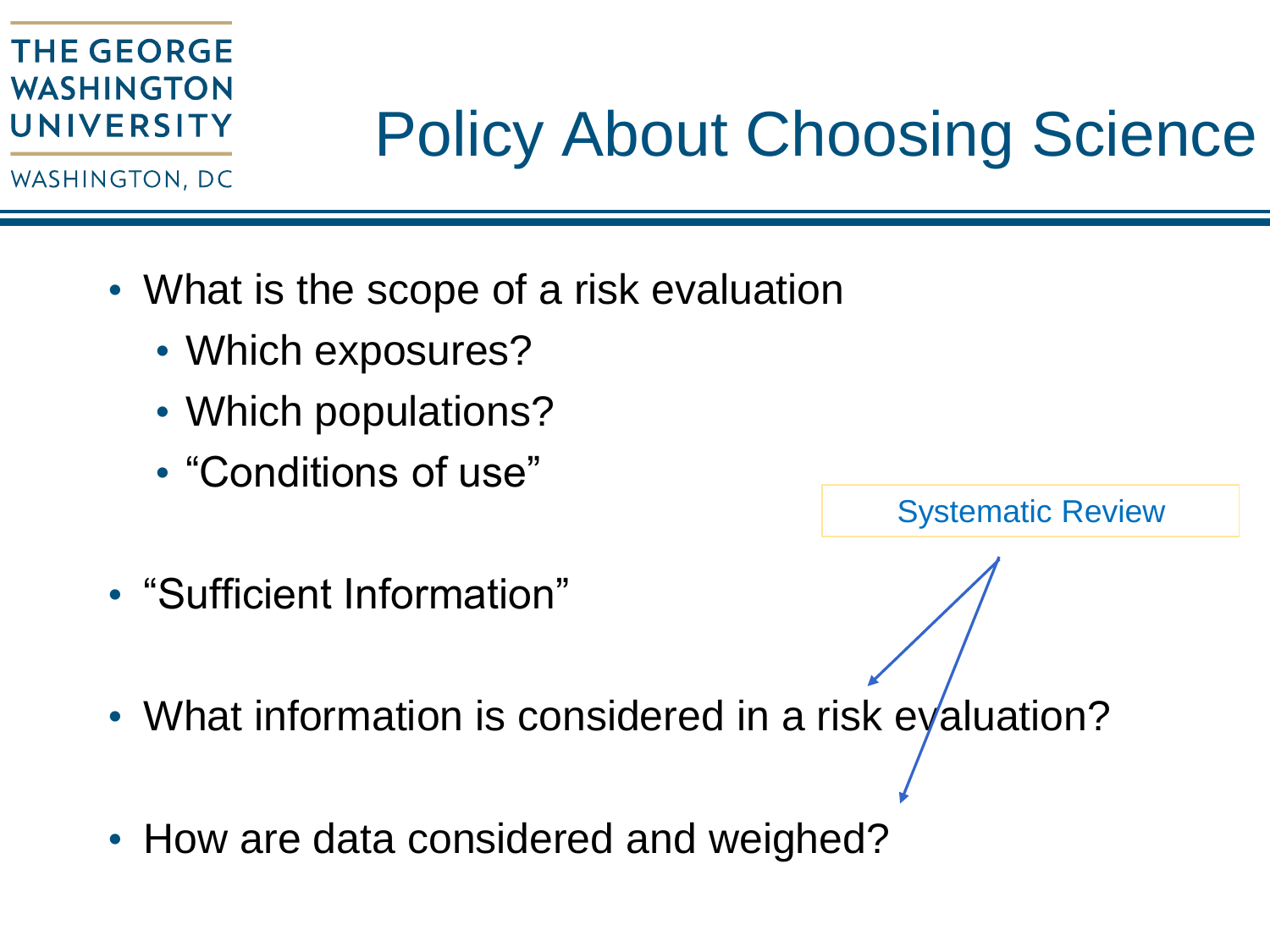### Policy About Using Science

WASHINGTON, DC

- Making hazard calls from systematic review process
- Choosing studies to characterize dose-response
	- Point of Departure
	- Cancer Slope Factors
- Which exposure models or measurements?
- Characterizing uncertainty and variability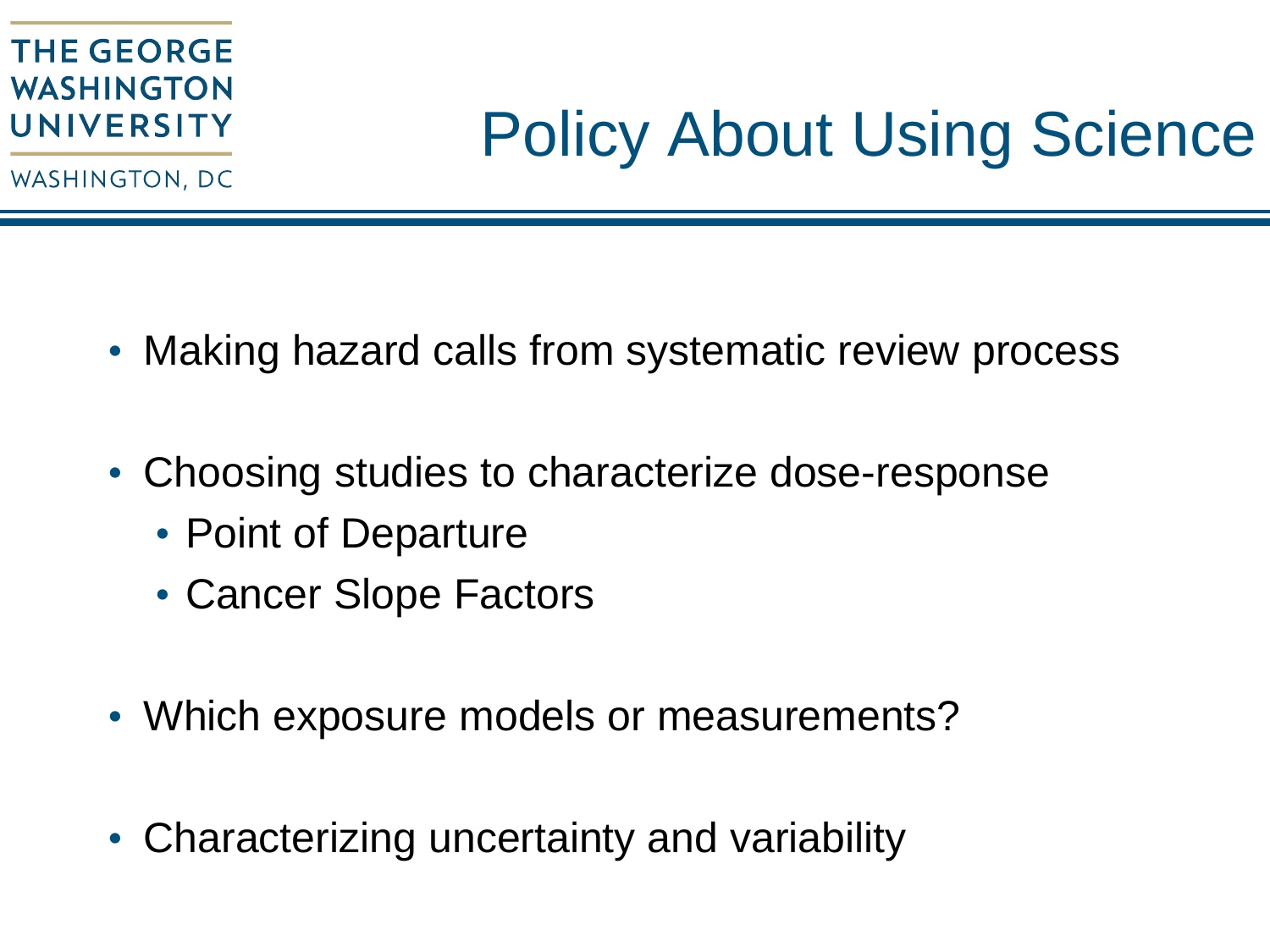### Different Science Policy Choices

WASHINGTON, DC

| <b>Organizations</b>                       | $\prec$ | Е   | $\geq$ | <b>Ratio Range</b><br>(% order of<br>mag. or more) |
|--------------------------------------------|---------|-----|--------|----------------------------------------------------|
| ATSDR vs. EPA (IRIS)<br>$(N=36$ chemicals) | 17%     | 56% | 28%    | 0.06-33<br>$(11\%)$                                |
| HC vs. EPA (IRIS)<br>$(N=29$ chemicals)    | 45%     | 7%  | 48%    | $0.01 - 33$<br>(28%)                               |
| RIVM vs. EPA (IRIS)<br>$(N=53$ chemicals)  | 28%     | 23% | 49%    | $0.03 - 83$<br>(25%)                               |
| ATSDR vs. HC<br>$(N=11$ chemicals)         | 55%     | 18% | 27%    | $0.1 - 3$<br>(9%)                                  |
| RIVM vs. HC<br>$(N=27$ chemicals)          | 33%     | 22% | 44%    | 0.03-39<br>(26%)                                   |
| ATSDR vs. RIVM<br>$(N=15$ chemicals)       | 53%     | 13% | 33%    | $0.3 - 12.5$<br>(13%)                              |

Source: Holman, E., Francis, R. and Gray, G (2016) Comparing Non-cancer Chronic Human Health Reference Values: An Analysis of Science Policy Choices. *Risk Analysis* **37**:861-878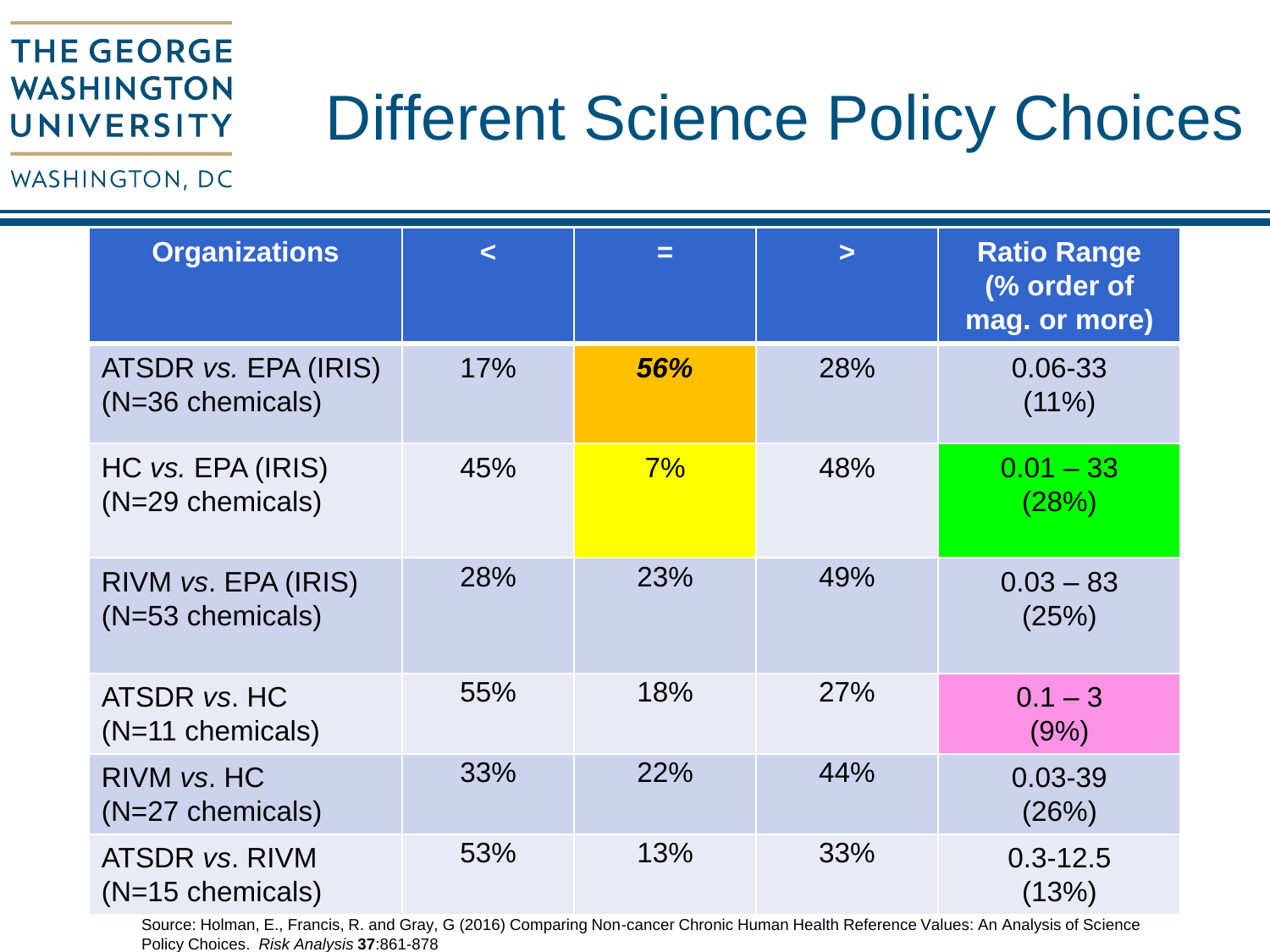WASHINGTON, DC

# Policy About Science-Based **Decisions**

- Prioritization role of exposure and hazard
- "Unreasonable Risk"